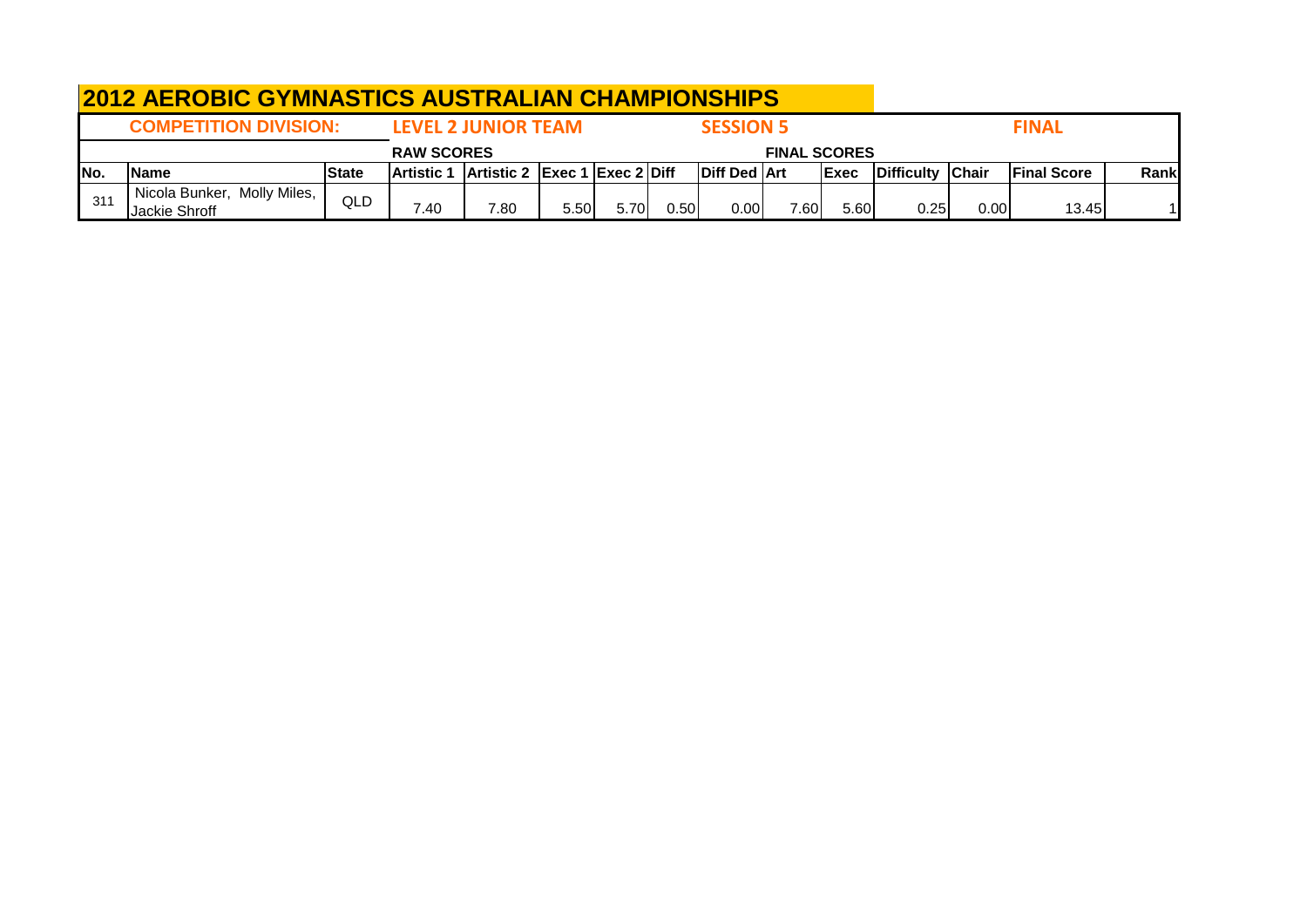|     | <b>COMPETITION DIVISION:</b>                   |              |                   | <b>LEVEL 1 JUNIOR PAIR</b> |                           |      |      | <b>SESSION 5</b> |                     |             |                   |              | <b>FINAL</b>       |                |
|-----|------------------------------------------------|--------------|-------------------|----------------------------|---------------------------|------|------|------------------|---------------------|-------------|-------------------|--------------|--------------------|----------------|
|     |                                                |              | <b>RAW SCORES</b> |                            |                           |      |      |                  | <b>FINAL SCORES</b> |             |                   |              |                    |                |
| No. | <b>Name</b>                                    | <b>State</b> | <b>Artistic 1</b> | <b>Artistic 2</b>          | <b>Exec 1 Exec 2 Diff</b> |      |      | Diff Ded Art     |                     | <b>Exec</b> | <b>Difficulty</b> | <b>Chair</b> | <b>Final Score</b> | Rank           |
| 314 | Nicole Collaton,<br>Courtney Larwood           | <b>SA</b>    | 8.60              | 8.40                       | 7.00                      | 7.00 | 0.80 | 0.00             | 8.50                | 7.00        | 0.40              | 0.20         | 15.70              |                |
| 312 | Lillianne Lord, Carla<br><b>Bennett</b>        | <b>VIC</b>   | 8.20              | 8.20                       | 7.10                      | 7.30 | 0.40 | 0.00             | 8.20                | 7.20        | 0.20              | 0.00         | 15.60              | $\mathbf{2}$   |
| 324 | Elizabeth Bartlett, Manon<br>Panier            | <b>WA</b>    | 7.80              | 7.80                       | 7.30                      | 7.10 | 0.80 | 0.00             | 7.80                | 7.20        | 0.40              | 0.00         | 15.40              | $\overline{3}$ |
| 332 | Riley McIntosh, Sophia<br>Wona                 | QLD          | 8.40              | 8.40                       | 6.20                      | 6.40 | 0.50 | 0.00             | 8.40                | 6.30        | 0.25              | 0.00         | 14.95              | 4              |
| 328 | Kiara Mercer, Annabelle<br>Pearce              | <b>SA</b>    | 8.30              | 8.20                       | 6.20                      | 6.50 | 0.50 | 0.00             | 8.25                | 6.35        | 0.25              | 0.20         | 14.65              | 5 <sub>l</sub> |
| 322 | Jaz Bratanavicius, Meg<br>Robinson             | <b>VIC</b>   | 7.60              | 7.60                       | 6.80                      | 6.70 | 0.60 | 0.00             | 7.60                | 6.75        | 0.30              | 0.20         | 14.45              | $6 \mid$       |
| 318 | Emily Bradley, Bethany<br><b>Roberts</b>       | <b>WA</b>    | 7.60              | 7.80                       | 5.60                      | 5.70 | 0.20 | 0.00             | 7.70                | 5.65        | 0.10              | 0.00         | 13.45              |                |
| 326 | Kaitlyn Bonifacio, Andrea<br>Quiroga           | <b>NSW</b>   | 7.60              | 7.50                       | 5.50                      | 5.70 | 0.40 | 0.00             | 7.55                | 5.60        | 0.20              | 0.20         | 13.15              | 8              |
| 330 | Nikola Boyle, Lauren<br>Smith                  | QLD          | 7.90              | 7.80                       | 5.00                      | 5.40 | 0.10 | 0.00             | 7.85                | 5.20        | 0.05              | 0.00         | 13.10              | 9              |
| 316 | Cassandra Economides,<br><b>Crystal Warner</b> | <b>NSW</b>   | 6.60              | 7.00                       | 4.90                      | 5.30 | 0.00 | 0.00             | 6.80                | 5.10        | 0.00              | 0.00         | 11.90              | 10             |
| 320 | Iliana Figueroa,<br>Madelene Figueroa          | <b>NSW</b>   | 6.60              | 7.00                       | 5.00                      | 4.90 | 0.00 | 0.00             | 6.80                | 4.95        | 0.00              | 0.20         | 11.55              | 11             |

## **2012 AEROBIC GYMNASTICS AUSTRALIAN CHAMPIONSHIPS**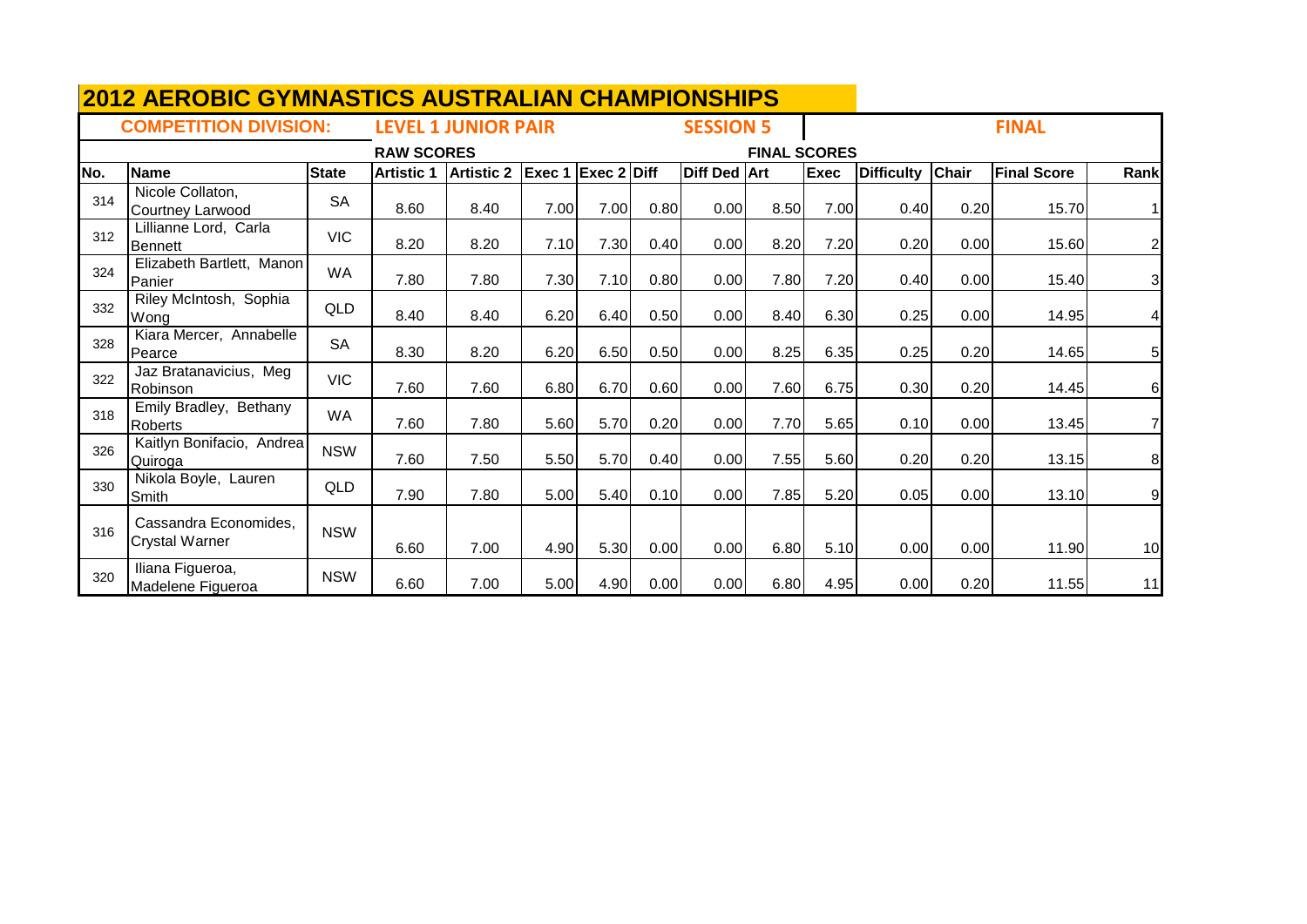|     | <b>2012 AEROBIC GYMNASTICS AUSTRALIAN CHAMPIONSHIPS</b> |              |                   |                                  |      |                           |                  |                     |                     |             |                   |              |                    |                        |
|-----|---------------------------------------------------------|--------------|-------------------|----------------------------------|------|---------------------------|------------------|---------------------|---------------------|-------------|-------------------|--------------|--------------------|------------------------|
|     | <b>COMPETITION DIVISION:</b>                            |              |                   | <b>LEVEL 3 SENIOR INDIVIDUAL</b> |      |                           |                  |                     | <b>SESSION 5</b>    |             |                   |              | <b>FINAL</b>       |                        |
|     |                                                         |              | <b>RAW SCORES</b> |                                  |      |                           |                  |                     | <b>FINAL SCORES</b> |             |                   |              |                    |                        |
| No. | <b>Name</b>                                             | <b>State</b> | <b>Artistic 1</b> | <b>Artistic 2</b>                |      | <b>Exec 1 Exec 2 Diff</b> |                  | <b>Diff Ded Art</b> |                     | <b>Exec</b> | <b>Difficulty</b> | <b>Chair</b> | <b>Final Score</b> | Rank                   |
| 335 | Lucinda Edward                                          | <b>VIC</b>   | 8.20              | 8.20                             | 7.50 | 7.30                      | 2.60             | 0.00                | 8.20                | 7.40        | 1.30              | 0.00         | 16.90              |                        |
| 325 | <b>Kristie Loidl</b>                                    | <b>VIC</b>   | 7.90              | 7.80                             | 7.10 | 7.20                      | 2.70             | 0.00                | 7.85                | 7.15        | 1.35              | 0.00         | 16.35              | $\mathsf{2}\mathsf{l}$ |
| 317 | Elizabeth Hogarth                                       | QLD          | 7.70              | 7.60                             | 6.80 | 6.50                      | 3.00             | 0.00                | 7.65                | 6.65        | 1.50              | 0.00         | 15.80              | $\mathbf{3}$           |
| 333 | Natalie Geale                                           | QLD          | 7.40              | 7.60                             | 6.90 | 6.80                      | 2.80             | 0.00                | 7.50                | 6.85        | 1.40              | 0.00         | 15.75              | 41                     |
| 341 | Rebecca Stewart                                         | <b>QLD</b>   | 7.50              | 7.70                             | 6.60 | 6.50                      | 2.90             | 0.00                | 7.60                | 6.55        | 1.45              | 0.00         | 15.60              | 5                      |
| 321 | Aurora Crain                                            | <b>NSW</b>   | 7.80              | 7.50                             | 6.50 | 6.50                      | 2.60             | 0.00                | 7.65                | 6.50        | 1.30              | 0.00         | 15.45              | 61                     |
| 339 | Philippa Earl                                           | <b>VIC</b>   | 7.60              | 7.60                             | 6.40 | 6.40                      | 2.80             | 0.00                | 7.60                | 6.40        | 1.40              | 0.00         | 15.40              |                        |
| 331 | Michaela Warren                                         | <b>QLD</b>   | 7.40              | 7.70                             | 6.60 | 6.50                      | 2.30             | 0.00                | 7.55                | 6.55        | 1.15              | 0.00         | 15.25              | 8                      |
| 329 | <b>Tammy Dennis</b>                                     | <b>SA</b>    | 7.80              | 7.50                             | 6.40 | 6.40                      | 2.10             | 0.00                | 7.65                | 6.40        | 1.05              | 0.00         | 15.10              | 9                      |
| 315 | Danielle Smith                                          | <b>NSW</b>   | 6.80              | 6.90                             | 6.90 | 6.90                      | 2.60             | 0.00                | 6.85                | 6.90        | 1.30              | 0.00         | 15.05              | 10                     |
| 313 | Celina Driscoll                                         | <b>VIC</b>   | 7.50              | 7.80                             | 6.30 | 6.10                      | 2.30             | 0.00                | 7.65                | 6.20        | 1.15              | 0.00         | 15.00              | 11                     |
| 319 | Ashleigh Campbell                                       | <b>QLD</b>   | 7.50              | 7.00                             | 6.20 | 6.40                      | 2.00             | 0.00                | 7.25                | 6.30        | 1.00              | 0.00         | 14.55              | 12                     |
| 337 | Maggie O'Brien                                          | <b>QLD</b>   | 7.00              | 7.10                             | 6.40 | 6.50                      | 2.30             | 0.00                | 7.05                | 6.45        | 1.15              | 0.20         | 14.45              | 13                     |
| 327 | Sarah Wang                                              | <b>NSW</b>   | 6.90              | 6.60                             | 6.60 | 6.40                      | .50 <sub>l</sub> | 0.00                | 6.75                | 6.50        | 0.75              | 0.20         | 13.80              | 14                     |
| 323 | Gina Zheng                                              | <b>NSW</b>   | 6.50              | 6.40                             | 4.60 | 4.80                      | 1.70             | 0.00                | 6.45                | 4.70        | 0.85              | 0.00         | 12.00              | 15                     |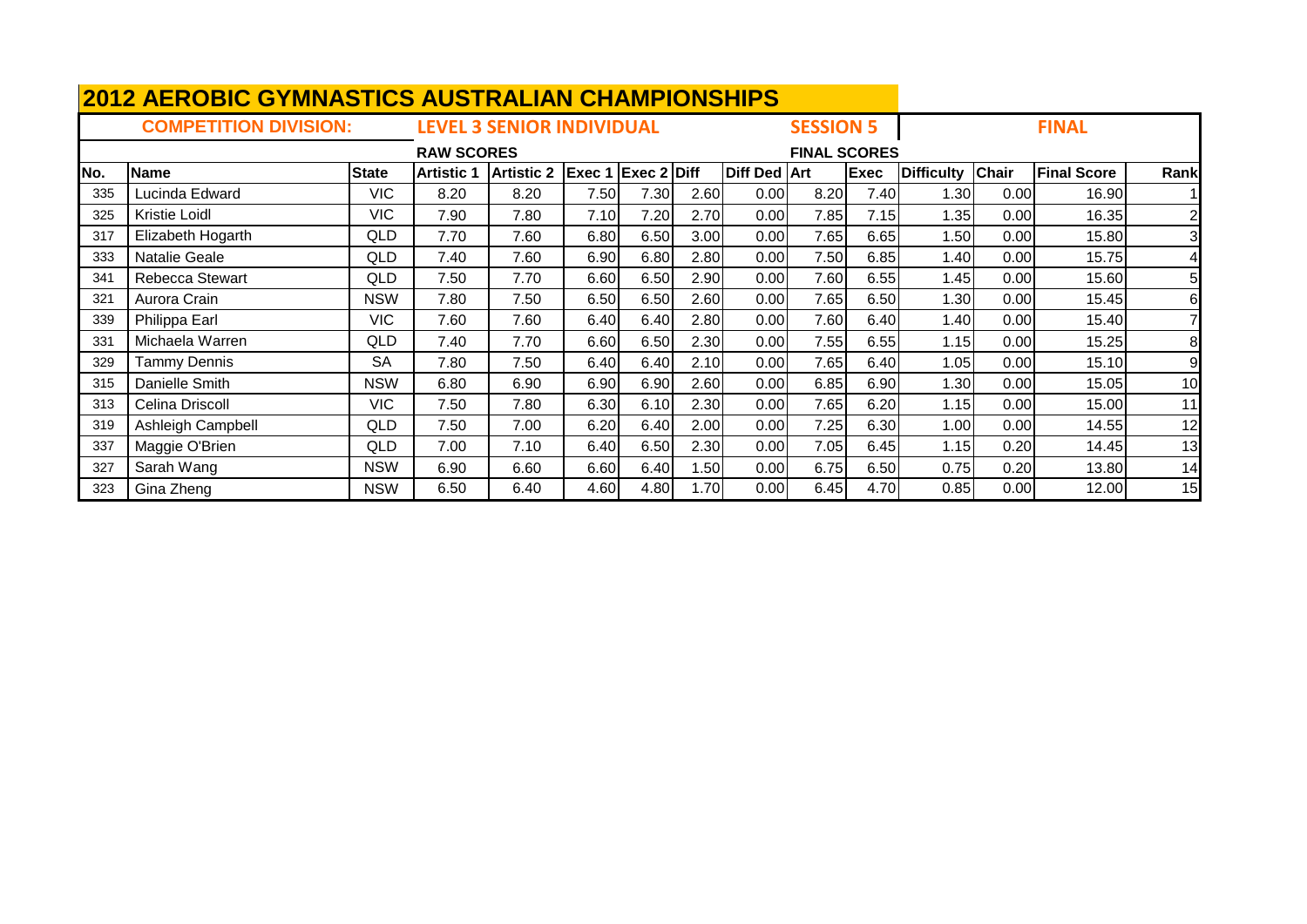|      | <b>2012 AEROBIC GYMNASTICS AUSTRALIAN CHAMPIONSHIPS</b> |              |                   |                               |      |      |       |                     |                     |             |                  |      |                    |                |
|------|---------------------------------------------------------|--------------|-------------------|-------------------------------|------|------|-------|---------------------|---------------------|-------------|------------------|------|--------------------|----------------|
|      | <b>COMPETITION DIVISION:</b>                            |              |                   | <b>LEVEL 1 SENIOR PAIR</b>    |      |      |       | <b>SESSION 5</b>    |                     |             |                  |      | <b>FINAL</b>       |                |
|      |                                                         |              | <b>RAW SCORES</b> |                               |      |      |       |                     | <b>FINAL SCORES</b> |             |                  |      |                    |                |
| INo. | Name                                                    | <b>State</b> | <b>Artistic 1</b> | Artistic 2 Exec 1 Exec 2 Diff |      |      |       | <b>Diff Ded Art</b> |                     | <b>Exec</b> | Difficulty Chair |      | <b>Final Score</b> | Rank           |
| 334  | Kelly Newton, Naomi Roosevelt                           | <b>NSW</b>   | 7.90              | 7.80                          | 6.40 | 6.40 | 0.30  | 0.00                | 7.85                | 6.40        | 0.15I            | 0.20 | 14.20              |                |
| 336  | Naomi Butcher, Lauren<br>Jackson-magnay                 | <b>NSW</b>   | 7.20              | 7.30                          | 6.10 | 6.20 | 0.601 | 0.00                | 7.25                | 6.15        | 0.30             | 0.20 | 13.50              | $\overline{2}$ |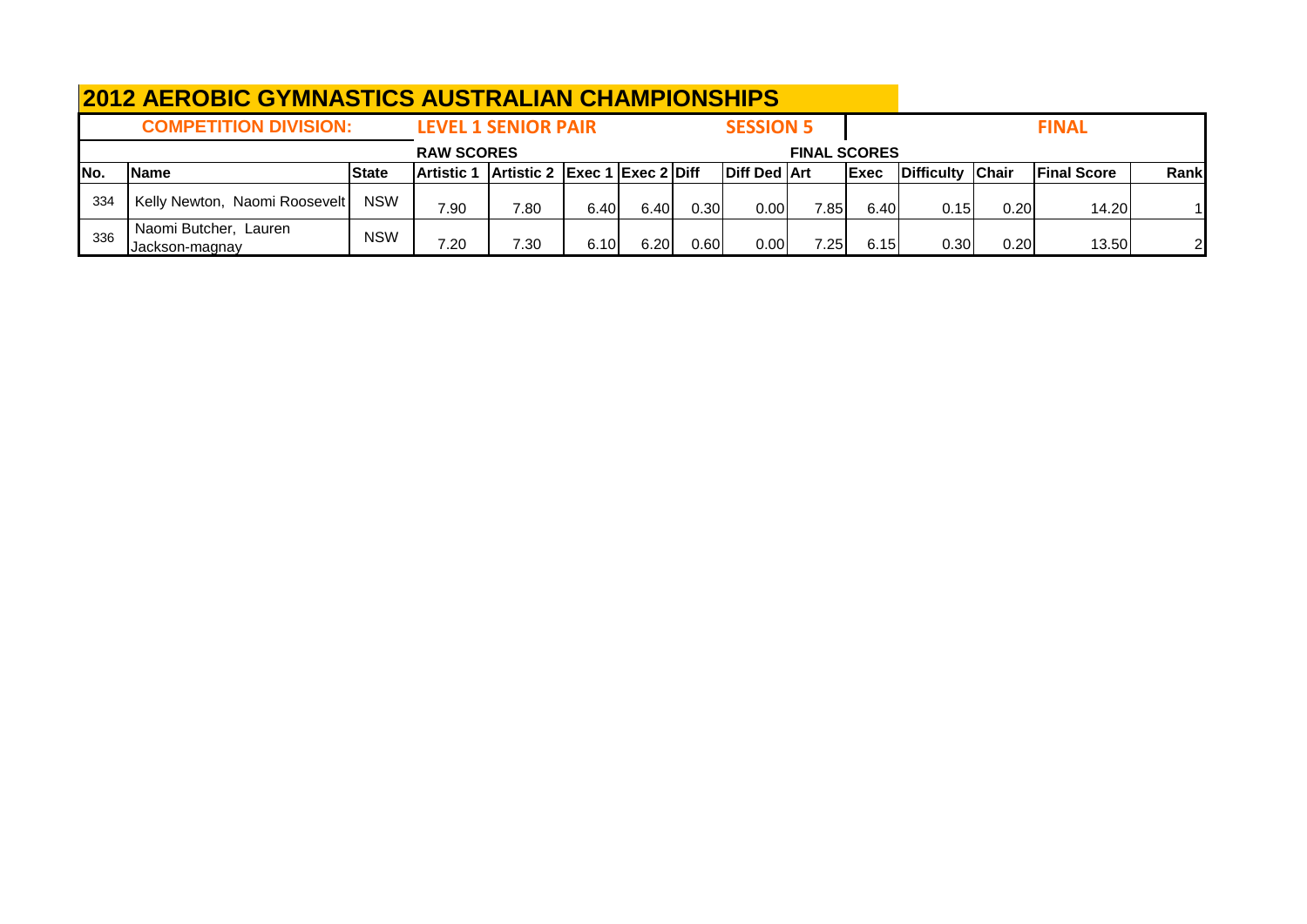|      | <b>2012 AEROBIC GYMNASTICS AUSTRALIAN CHAMPIONSHIPS</b> |              |                   |                                |      |      |      |                     |                     |             |                  |      |                    |      |
|------|---------------------------------------------------------|--------------|-------------------|--------------------------------|------|------|------|---------------------|---------------------|-------------|------------------|------|--------------------|------|
|      | <b>COMPETITION DIVISION:</b>                            |              |                   | <b>LEVEL 1 SUB-JUNIOR PAIR</b> |      |      |      |                     | <b>SESSION 5</b>    |             |                  |      | <b>FINAL</b>       |      |
|      |                                                         |              | <b>RAW SCORES</b> |                                |      |      |      |                     | <b>FINAL SCORES</b> |             |                  |      |                    |      |
| INo. | <b>Name</b>                                             | <b>State</b> | <b>Artistic 1</b> | Artistic 2 Exec 1 Exec 2 Diff  |      |      |      | <b>Diff Ded Art</b> |                     | <b>Exec</b> | Difficulty Chair |      | <b>Final Score</b> | Rank |
| 338  | Charlotte Mitchell, Stormee<br>Morrish                  | QLD          | 8.20              | 8.20                           | 6.00 | 6.30 | 0.50 | 0.00                | 8.20                | 6.15        | 0.25             | 0.20 | 14.40              |      |
| 340  | Jasmine Searle, Eliza Tree                              | QLD          | 8.00              | 8.00                           | 5.70 | 6.00 | 0.70 | 0.00                | 8.00                | 5.85        | 0.35             | 0.00 | 14.20              | വ    |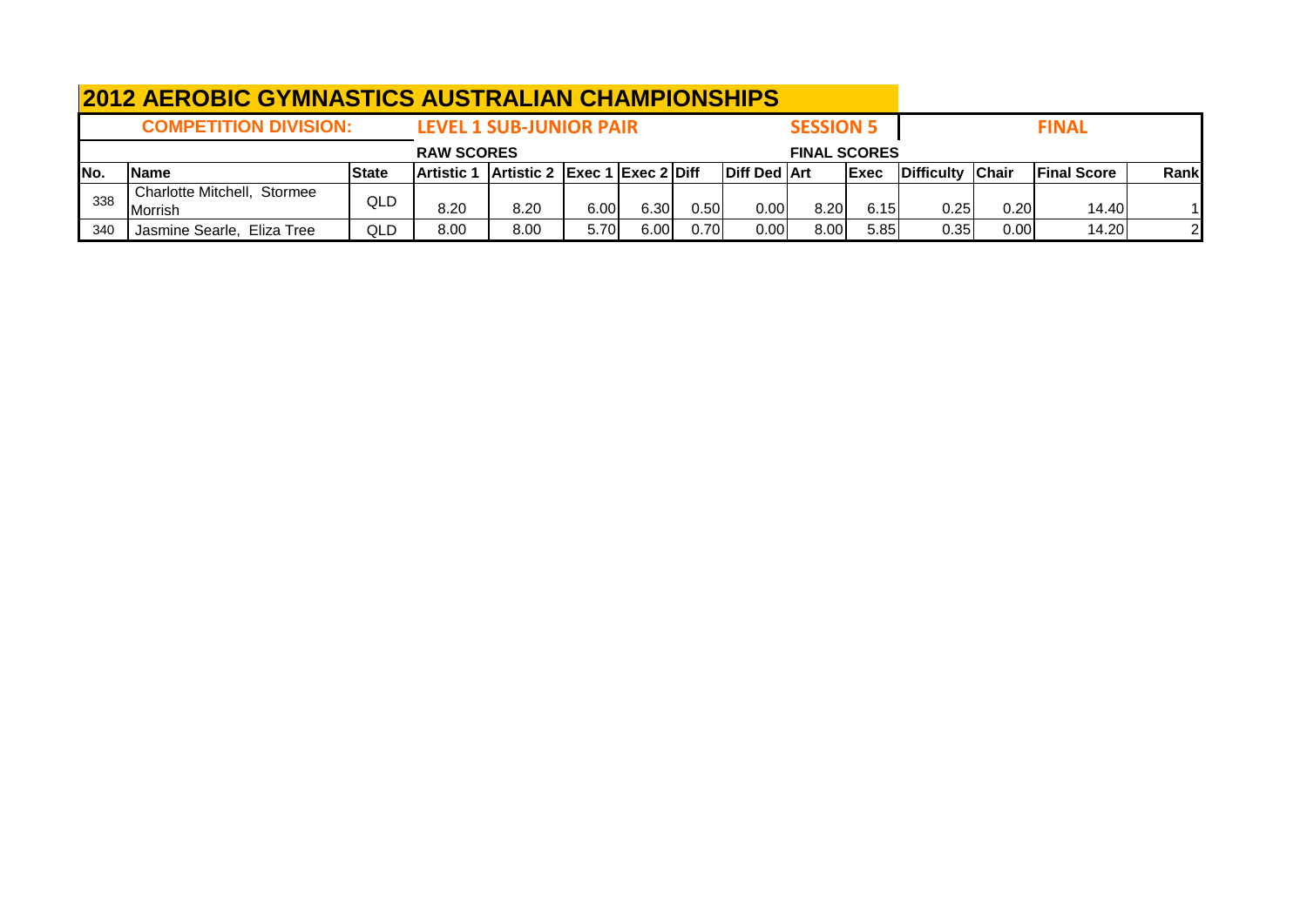|      | <b>2012 AEROBIC GYMNASTICS AUSTRALIAN CHAMPIONSHIPS</b>             |              |                   |                            |                           |       |      |                     |                     |       |                   |              |                    |                |
|------|---------------------------------------------------------------------|--------------|-------------------|----------------------------|---------------------------|-------|------|---------------------|---------------------|-------|-------------------|--------------|--------------------|----------------|
|      | <b>COMPETITION DIVISION:</b>                                        |              |                   | <b>LEVEL 1 JUNIOR TEAM</b> |                           |       |      |                     | <b>SESSION 5</b>    |       |                   |              | <b>FINAL</b>       |                |
|      |                                                                     |              | <b>RAW SCORES</b> |                            |                           |       |      |                     | <b>FINAL SCORES</b> |       |                   |              |                    |                |
| INo. | <b>Name</b>                                                         | <b>State</b> | <b>Artistic 1</b> | <b>Artistic 2</b>          | <b>Exec 1 Exec 2 Diff</b> |       |      | <b>Diff Ded Art</b> |                     | Exec  | <b>Difficulty</b> | <b>Chair</b> | <b>Final Score</b> | Rank           |
| 346  | Lucy Christodoulou, Holly<br>Jones, Lilian Smith, Annabelle<br>Watt | <b>QLD</b>   | 9.00              | 8.80                       | 7.10                      | 7.20  | 0.30 | 0.00                | 8.90                | 7.15I | 0.15              | 0.20         | 16.00              |                |
| 352  | Niamh Lewin, Taylah Lighton,<br>Mia Taranto                         | <b>VIC</b>   | 8.50              | 8.60                       | 6.90                      | 7.10I | 0.60 | 0.00                | 8.55                | 7.00  | 0.30              | 0.20         | 15.65              | $\mathbf{2}$   |
| 350  | Nicolete Andronis, Samantha<br>Haberfield, Tess Monaghan            | <b>VIC</b>   | 8.40              | 8.60                       | 6.50                      | 6.30  | 0.50 | 0.00                | 8.50                | 6.40  | 0.25              | 0.00         | 15.15              | 3 <sub>l</sub> |
| 348  | Sarah Bruce, Georgia Elix,<br>Taylah Wreford                        | <b>SA</b>    | 8.60              | 8.70                       | 6.60                      | 6.20  | 0.50 | 0.00                | 8.65                | 6.40  | 0.25              | 0.20         | 15.10              | 41             |
| 344  | Zoe Clasen, Shelby Faulkner,<br>Kaya Kurtukoff                      | <b>QLD</b>   | 8.40              | 8.20                       | 6.20                      | 6.30  | 0.20 | 0.00                | 8.30                | 6.25  | 0.10              | 0.30         | 14.35              | 5 <sub>l</sub> |
| 342  | Annelise Chu, Annika Pienaar,<br>Kayla Tanevski                     | <b>NSW</b>   | 7.60              | 7.50                       | 6.10                      | 6.30  | 0.00 | 0.00                | 7.55                | 6.20  | 0.00              | 0.00         | 13.75              | $6 \mid$       |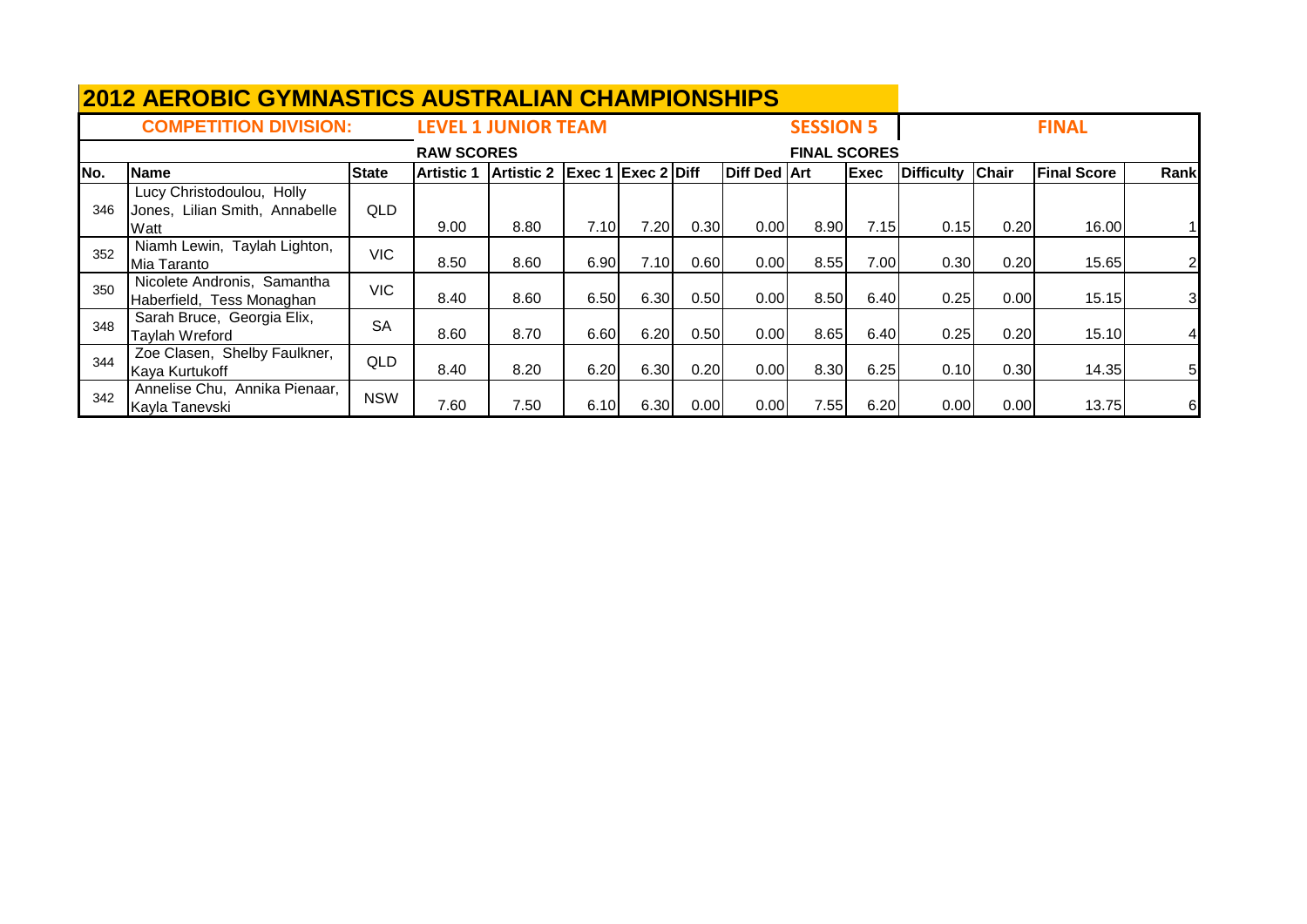|     | <b>2012 AEROBIC GYMNASTICS AUSTRALIAN CHAMPIONSHIPS</b> |              |                   |                                  |                           |       |      |              |                     |             |                  |       |                    |                |
|-----|---------------------------------------------------------|--------------|-------------------|----------------------------------|---------------------------|-------|------|--------------|---------------------|-------------|------------------|-------|--------------------|----------------|
|     | <b>COMPETITION DIVISION:</b>                            |              |                   | <b>LEVEL 1 INTERMEDIATE PAIR</b> |                           |       |      |              | <b>SESSION 5</b>    |             |                  |       | <b>FINAL</b>       |                |
|     |                                                         |              | <b>RAW SCORES</b> |                                  |                           |       |      |              | <b>FINAL SCORES</b> |             |                  |       |                    |                |
| No. | Name                                                    | <b>State</b> | <b>Artistic 1</b> | <b>Artistic 2</b>                | <b>Exec 1 Exec 2 Diff</b> |       |      | Diff Ded Art |                     | <b>Exec</b> | Difficulty Chair |       | <b>Final Score</b> | Rank           |
| 349 | Kate Donovan, Mia Layland                               | <b>SA</b>    | 8.30              | 8.50                             | 6.60                      | 6.50  | 0.60 | 0.00         | 8.40                | 6.55        | 0.30             | 0.00  | 15.25              |                |
| 345 | Charlotte Barker, Caitlin Hill                          | <b>SA</b>    | 8.50              | 8.60                             | 6.10                      | 6.20  | 0.60 | 0.00         | 8.55                | 6.15        | 0.30             | 0.00  | 15.00              | $\overline{2}$ |
| 343 | Brooke Spencer, Sophie<br>Warner                        | QLD          | 8.40              | 8.40                             | 6.40                      | 6.30  | 0.40 | 0.00         | 8.40                | 6.35        | 0.20             | 0.001 | 14.95              | $\overline{3}$ |
| 347 | Emily Tonkin, Jasmine Wholton                           | QLD          | 7.80              | 7.90                             | 6.40                      | 6.30  | 0.80 | 0.00         | 7.85                | 6.35        | 0.40             | 0.00  | 14.60              | $\overline{4}$ |
| 357 | Sophia Thannhauser, Emily<br>Treston                    | <b>QLD</b>   | 8.10              | 7.90                             | 6.20                      | 6.40I | 0.20 | 0.00         | 8.00                | 6.30        | 0.10             | 0.001 | 14.40              | 5 <sub>l</sub> |
| 355 | Shannon Hawkes, Mackenzy<br>Ilmer                       | <b>VIC</b>   | 7.90              | 8.20                             | 5.90                      | 5.60  | 0.10 | 0.00         | 8.05                | 5.75        | 0.05             | 0.001 | 13.85              | 6              |
| 351 | Mimi D'Orsogna, Olivia Jozsa                            | VIC.         | 7.70              | 7.90                             | 6.10                      | 6.10  | 0.10 | 0.00         | 7.80                | 6.10        | 0.05             | 0.20  | 13.75              | $\overline{7}$ |
| 353 | Rachael Betts, Daniela De<br>Aguiar                     | QLD          | 7.90              | 7.70                             | 6.00                      | 6.00  | 0.60 | 0.00         | 7.80                | 6.00        | 0.30             | 0.40  | 13.70              | 8 <sup>1</sup> |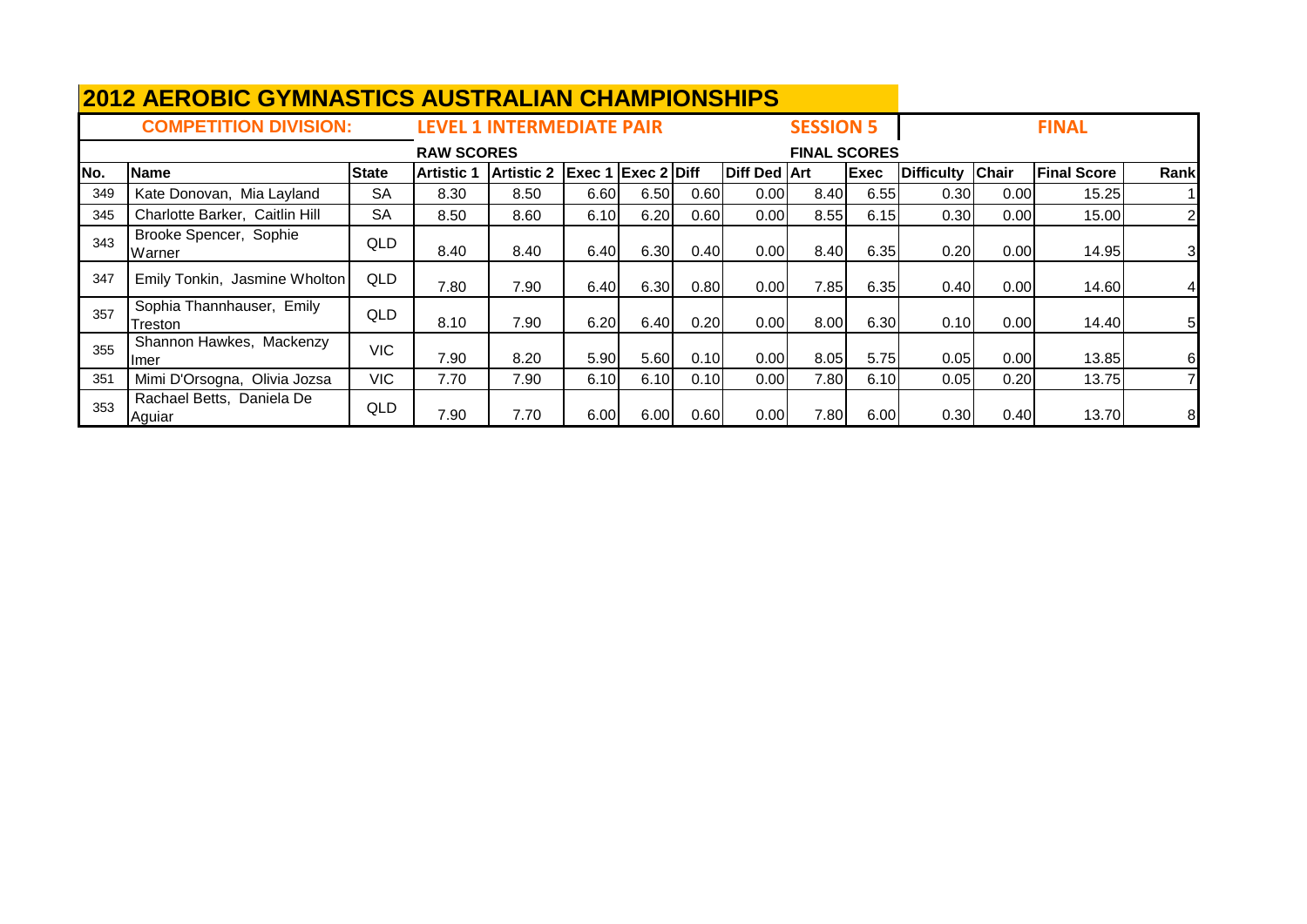|     | <b>2012 AEROBIC GYMNASTICS AUSTRALIAN CHAMPIONSHIPS</b> |              |                   |                                  |                                                |      |       |                     |                     |             |                  |      |                    |                |
|-----|---------------------------------------------------------|--------------|-------------------|----------------------------------|------------------------------------------------|------|-------|---------------------|---------------------|-------------|------------------|------|--------------------|----------------|
|     | <b>COMPETITION DIVISION:</b>                            |              |                   | <b>LEVEL 2 INTERMEDIATE TEAM</b> |                                                |      |       |                     | <b>SESSION 5</b>    |             |                  |      | <b>FINAL</b>       |                |
|     |                                                         |              | <b>RAW SCORES</b> |                                  |                                                |      |       |                     | <b>FINAL SCORES</b> |             |                  |      |                    |                |
| No. | <b>Name</b>                                             | <b>State</b> | Artistic '        | <b>Artistic 2</b>                | $\left $ Exec 1 $\left $ Exec 2 $\right $ Diff |      |       | <b>Diff Ded Art</b> |                     | <b>Exec</b> | Difficulty Chair |      | <b>Final Score</b> | Rank           |
| 356 | Annalise Gowing, Grace Porter,<br>Gemma Swanson,        | QLD          | 8.60              | 8.30                             | 7.00                                           | 6.80 | 0.801 | 0.00                | 8.45                | 6.90        | 0.40             | 0.20 | 15.55              |                |
| 358 | Gemma Carter, Mikaela Dyson,<br>Grace Egan,             | QLD          | 8.60              | 8.10                             | 6.00                                           | 5.80 | 0.80  | 0.00                | 8.35                | 5.90        | 0.40             | 0.20 | 14.45              | $\overline{2}$ |
| 354 | Heidi Liu, Nina Prica, Vanessa<br>Tan, Sherry Zhang     | <b>NSW</b>   | 7.80              | 7.60                             | 4.50                                           | 4.30 | 0.10I | 0.00                | 7.70                | 4.40        | 0.05             | 0.20 | 11.95              | 3              |